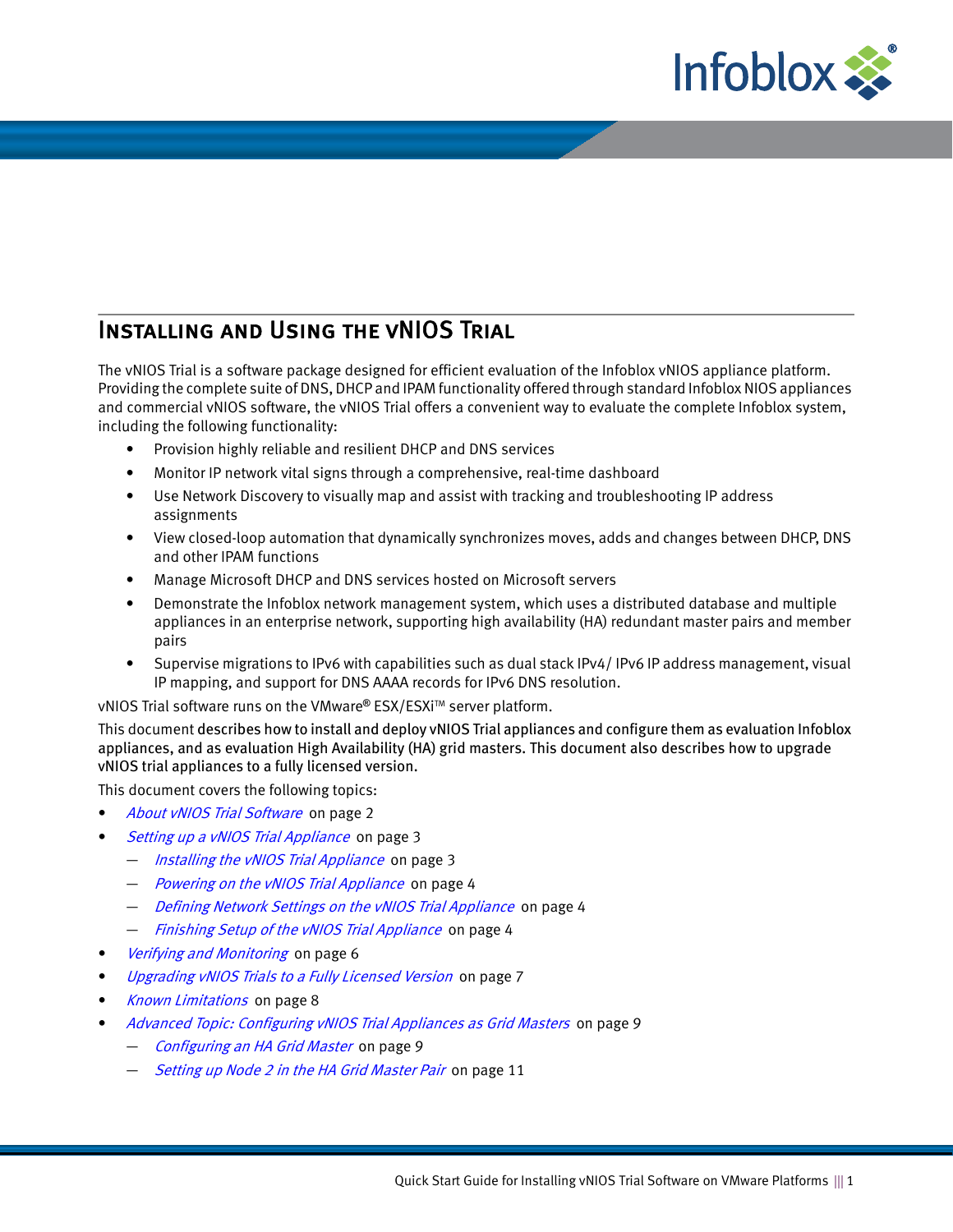## <span id="page-1-0"></span>About vNIOS Trial Software

The Infoblox NIOS provides core services and a framework for integrating all the components of the modular Infoblox solution. Infoblox NIOS software provides integrated, secure, and easy-to-manage DNS (Domain Name System), DHCP (Dynamic Host Configuration Protocol) and IPAM (IP address management) services. In addition to DNS, DHCP and IPAM, the NIOS software also provides TFTP, HTTP, and FTP file transfer services.

Infoblox vNIOS software for VMware provides most of the features supported by the NIOS software, with some limitations. (For more information, see *Known Limitations* on page 8.) The vNIOS trial software enables customers to evaluate the possible deployment of virtual machines running the NIOS platform software.

The vNIOS Trial software provides a pre-installed time-limited 60-day license to operate the software.

vNIOS trial appliances are installed on VMware virtual machines running ESX or ESXi servers 4.0 and later. [Table](#page-1-1) 1.1 lists the vNIOS trial appliance model and its specifications:

<span id="page-1-1"></span>Table 1.1 vNIOS Appliance Model

| <b>Equivalent vNIOS</b><br><b>Appliance Type</b> | # of CPU Cores | <b>Memory</b><br><b>Allocation (GB)</b> | <b>Virtual CPU Core</b><br><b>Frequency</b> | Hard Disk (GB) |
|--------------------------------------------------|----------------|-----------------------------------------|---------------------------------------------|----------------|
| $VM-25$                                          |                |                                         | 2 GHz                                       | 120            |

### **REQUIREMENTS**

The Infoblox vNIOS software package runs on a virtual machine snapshot image installed on VMware**®** ESX**®** or ESXi**®** 4.x servers. The following items are required for installing the vNIOS software package on a VMware ESX or ESXi server:

- The vNIOS software package, that you download from the Infoblox Web site. The vNIOS software package consists of three files:
	- A virtual disk file (.vmdk) that stores the contents of the hard disk drive for the vNIOS appliance.
	- An OVF (Open Virtualization Format) template file (.ovf) for the supported vNIOS appliance models. An OVF template is a VMware virtual machine the contains the software that will be run on the VM; in this case it is the vNIOS Trial software.
	- A manifest file (.mf) associated with the vNIOS virtual machine image.

All three files (.mf, .vmdk and .ovf files) must be in the same directory. You may deploy the vNIOS trial software package from a remote web server or a local file system accessible from a management system.

- A minimum of 125 GB of available disk space on the VMware ESX server datastore.
- A management system that has a VMware vSphere Client installed. To manage one or more vNIOS Trial hosts, the vSphere Client must be connected to the vCenter ESX Server system.
- A network with at least one available IP address. The vNIOS trial requires a statically assigned IP address and does not use the DHCP protocol.
- A mechanism for backing up data generated from usage of the vNIOS Trial software.
- A strong understanding of where the vNIOS Trial instance will operate in the data center environment. Once a vNIOS Trial instance is fully licensed, it cannot be moved from its location. (For more information, see the section *Upgrading vNIOS Trials to a Fully Licensed Version* on page 7.)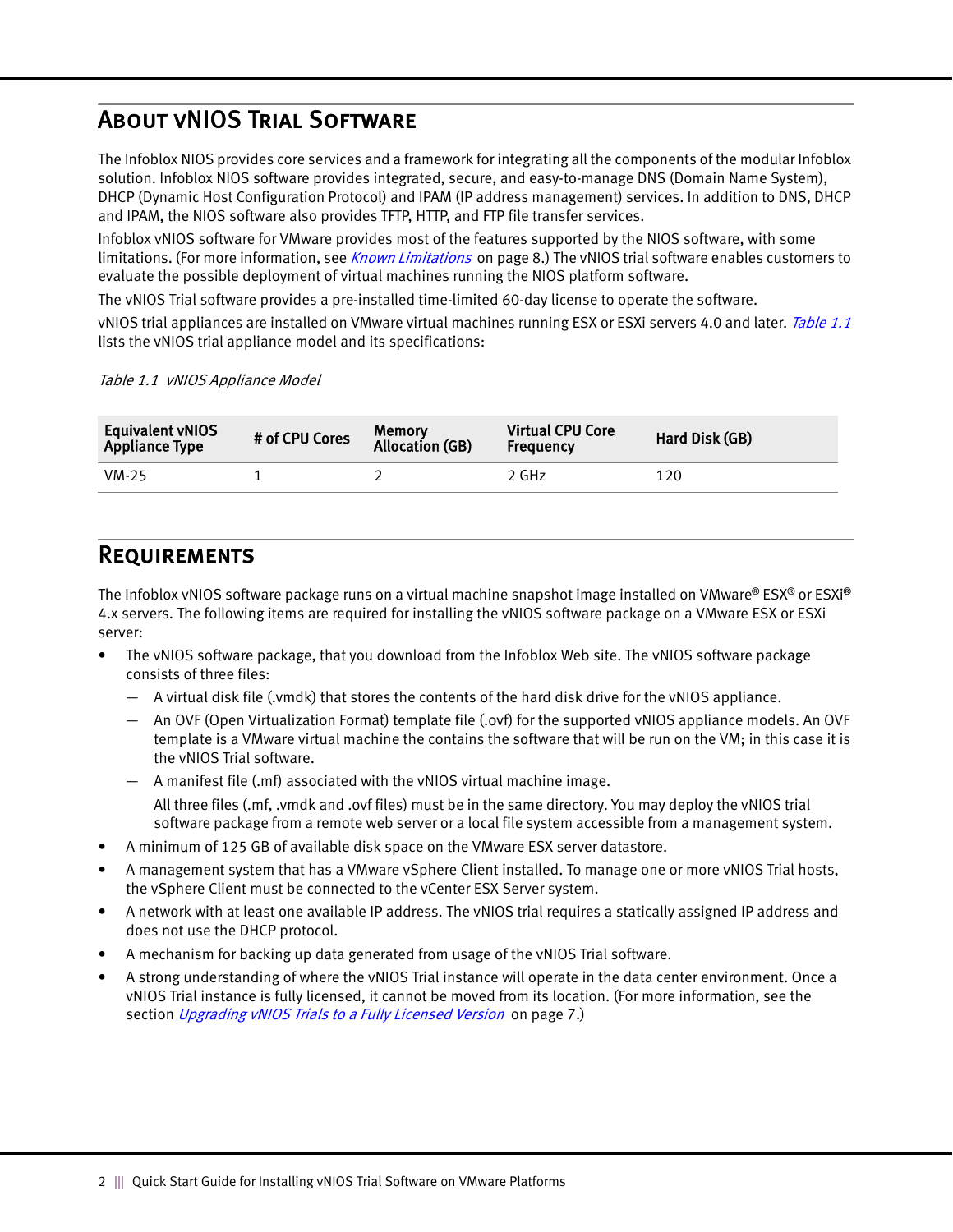## <span id="page-2-0"></span>SETTING UP A VNIOS TRIAL APPLIANCE

Note: A demonstration data set is provided with the vNIOS Trial software, which can be loaded into the trial appliance during configuration.

Before setting up a vNIOS trial, you must install the virtual appliance on the VMware platform. The instructions in this section assume an active VMware ESX/ESXi 4.x server on the network, and the ability to connect to the server from your management station. (For information on configuring the VMware server, refer to the VMware documentation.) Infoblox recommends that you back up your existing configuration before proceeding.

To deploy a vNIOS trial appliance on a VMware server, log in to the vSphere Client, connect to the ESX or ESXi server, and then complete the following:

- Install the vNIOS trial software package on the ESX/ESXi server. For information, see *Installing the vNIOS Trial* [Appliance](#page-2-1).
- Configure the NIC (Virtual Network Adapter) of the vNIOS trial appliance. For information, see *Powering on the* [vNIOS Trial Appliance](#page-3-2) on page 4.
- Power on the vNIOS trial appliance. For information, see *Powering on the vNIOS Trial Appliance* on page 4.

## <span id="page-2-1"></span>Installing the vNIOS Trial Appliance

1. Download the vNIOS Trial software package from the Infoblox Technical Support web site.

Note: Make sure to keep the downloaded .OVF and .VMDK files in a safe place!

2. From the vSphere Client, click File -> Deploy OVF Template to start the Deploy OVF Template wizard, as shown in Figure 1.1.

Figure 1.1 Deploy OVF Template Wizard (page may appear differently based on the software release)



- 3. Depending on the download location of the vNIOS software package, click Browse to locate the .ovf file from the local file system, or enter a URL path to load the file from a remote web server. Click Next.
- 4. Verify the OVF template file details and click Next.
- 5. Specify a name for the vNIOS instance and click **Next.**
- 6. Click Next to keep the Network Mapping defaults.
- 7. Verify the information in the summary screen and click **Finish**. A vSphere dialog box presents messages while the deployment is being carried out. You can press Cancel at any time.

Both the .vmdk and .ovf files are installed. A *Completed Successfully* message appears after installation is complete.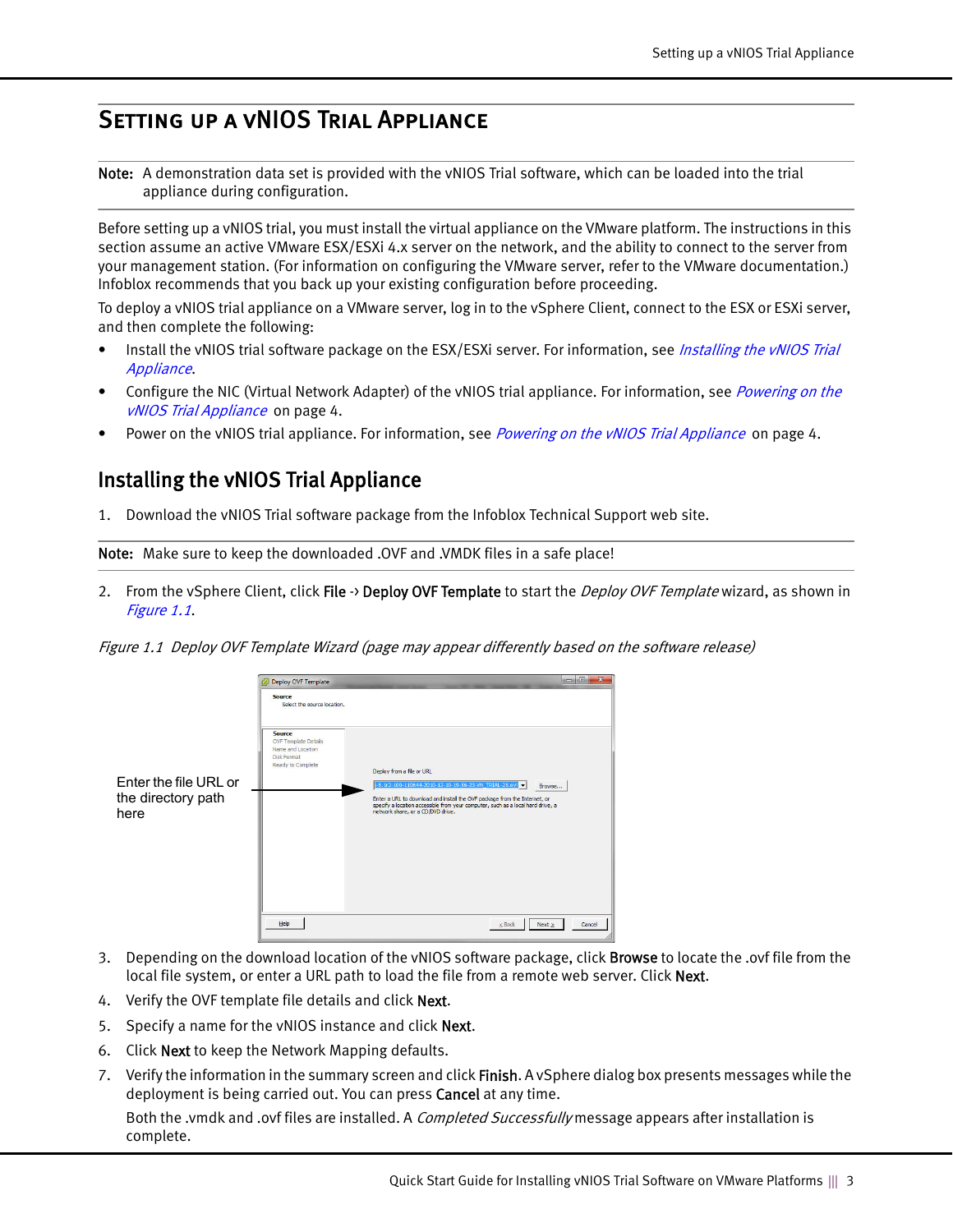- 8. Click Close to close the dialog box.
- 9. To verify installation of the new virtual machine, click the Virtual Machines tab in the vSphere client.

#### <span id="page-3-2"></span>Powering on the vNIOS Trial Appliance

- 1. In VMware vSphere, select the vNIOS instance.
- 2. Click Inventory -> Virtual Machine -> Power -> Power On.

#### <span id="page-3-0"></span>Defining Network Settings on the vNIOS Trial Appliance

Note: In many cases, it may be preferable to perform only basic IP configuration using the **set network** command, as shown below, and use the Grid Manager (Trial Version) software to perform the primary network configuration tasks.

After you successfully install the vNIOS software package on the VMware server and power on the vNIOS appliance, you connect to the vNIOS CLI and specify the initial network settings.

- 1. From the vSphere Client, select the vNIOS instance.
- 2. Click Inventory  $\rightarrow$  Virtual Machine  $\rightarrow$  Open Console.
- 3. Click anywhere in the console screen to activate the console. (To recapture the cursor at any time, press CTRL+ALT.)
- 4. When the Infoblox login prompt appears, log in with the default user name and password.

```
login: admin
password: infoblox
The Infoblox prompt appears:
Infoblox >
```
5. Use the CLI command **set network** to configure the network settings.

```
Infoblox > set network
```

```
NOTICE: All HA configurations are performed from the GUI. This interface is used only to 
configure a standalone node or to join a grid.
```
Enter IP address: **10.36.0.200**

Enter netmask: [Default: 255.255.255.0]: **255.255.255.0**

```
Enter gateway address [Default: 10.1.1.1]: 10.36.0.1
```
Become grid member? (y or n): **y**

Ensure that the initial IP address settings are reachable from your management system. After you confirm the network settings, the Infoblox application in the VM automatically restarts.

You configure the vNIOS Trial appliance in the next procedure.

### <span id="page-3-1"></span>Finishing Setup of the vNIOS Trial Appliance

The primary configuration for a vNIOS Trial appliance is to act as a standalone appliance. You can load a demonstration data set to evaluate the complete functionality of the vNIOS system.

- 1. On your management system, open a new browser window, and connect to https://ip\_addr, where ip\_addr is the address of the LAN1 port on node 1 (the IP address you just defined through the set network command).
- 2. Log in using the default user name admin and password infoblox. Both strings are case-sensitive.
- 3. Review the End-User License Agreement and click I Accept. The Infoblox Grid Manager software starts up, displaying the Grid Setup wizard.
- 4. In the Grid Setup wizard, select **Configure a Grid Master** (this is the default for creating your new vNIOS instance) and click Next.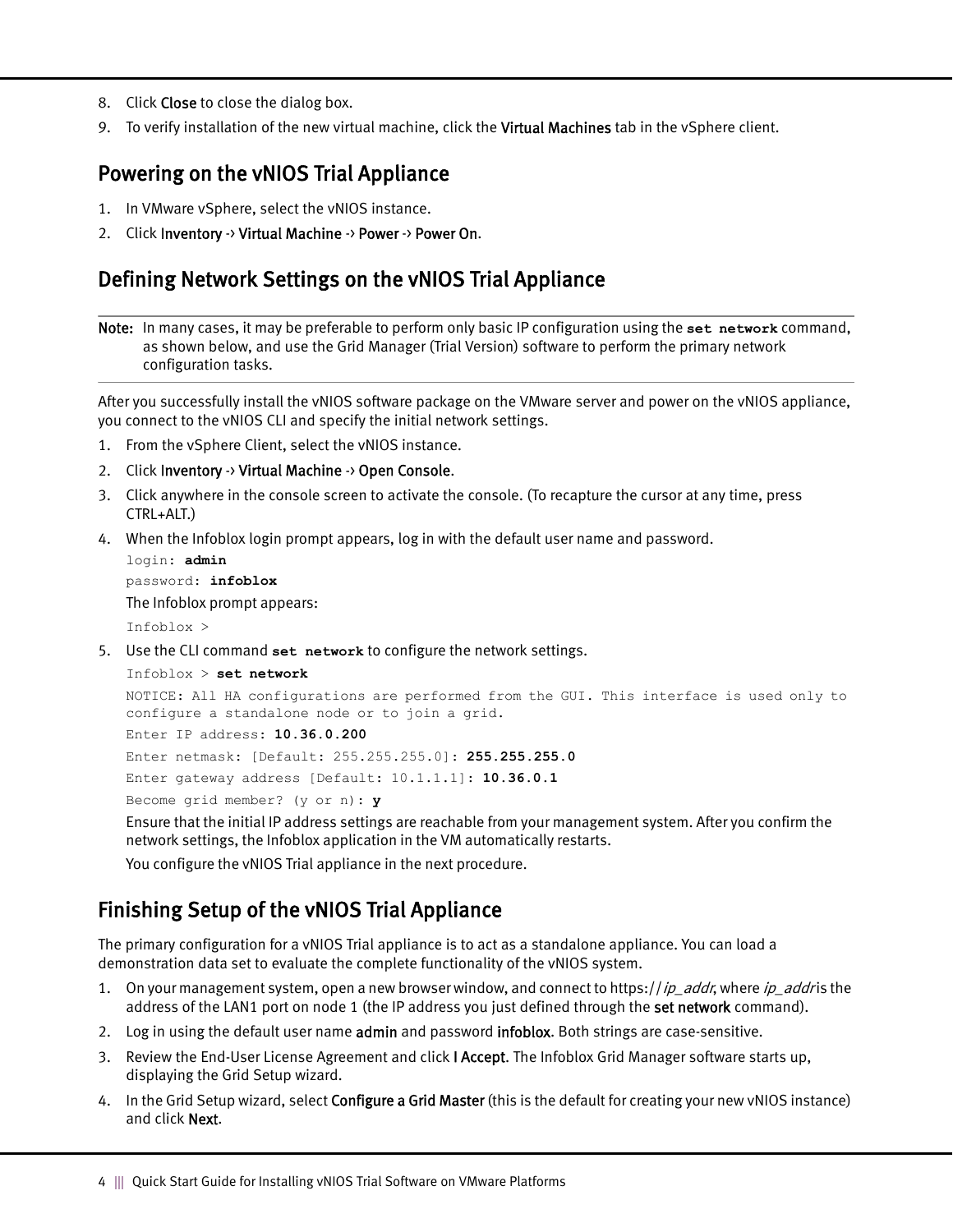- 5. Complete the following to specify the grid properties, and then click Next:
	- Grid Name: Enter a text string, such as **TestLabWest**. The default grid name is Infoblox.
	- Shared Secret: Enter a text string that the appliance will use as a shared secret. The default shared secret is test.
	- Show Password: Select this to display the password. Clear the check box to conceal the password.
	- Hostname: Enter a valid domain name for the appliance, or retain the infoblox.localdomain hostname as the default.
	- Is the Grid Master an HA pair?: Select No.
- 6. Complete the following to configure the network settings, and then click Next:
	- IP Address: Displays the IP address of the LAN port for the Grid Master.
	- Subnet Mask: Displays the subnet mask of the LAN port.
	- $-$  Gateway: Displays the IP address of the gateway of the subnet on which the LAN port is set.
	- Port Settings: The default is Automatic. You cannot change port settings for vNIOS appliances.
- 7. Optionally, enter a new password and click **Next**. The password must be a single alphanumeric string (no spaces) that is at least four characters long.
- 8. Optionally, set a new admin password for the VM, then click Next.
- 9. Select the time zone of the grid master and indicate whether the grid master synchronizes its time with an NTP (Network Time Protocol) server, and then click Next.
	- If you choose to enable NTP, click the Add icon and enter the IP address of an NTP server. You can enter IP addresses for multiple NTP servers.
	- If you choose to disable NTP, set the date and time for the appliance.
- 10. In the Data Configuration page, select one of the following options:

Note: Infoblox recommends loading the demonstration data set to help evaluate how the vNIOS system works, and to gain insight into the various functions for DHCP, DNS and IPAM.

- $-$  Add No Data: finish configuring the vNIOS instance without loading any test data.
- Load Demo Data Set: Load the demonstration data set included in the vNIOS Trial software package.
- Launch Wizard to Setup. Allows you to select the method by which data configuration will be carried out: by Microsoft Server Management and/or by Network Discovery. Both choices can be activated. If no choice is made, network discovery is the default.

Figure 1.2 Defining the Data Configuration

| Step1<br>. .              | Step2                              | Step3 | Step4 | Step5<br>O | Step6 | Step7 |
|---------------------------|------------------------------------|-------|-------|------------|-------|-------|
|                           |                                    |       |       |            |       |       |
| <b>Data Configuration</b> |                                    |       |       |            |       |       |
| Add no data<br>$\circ$    |                                    |       |       |            |       |       |
| $\bullet$                 | Load demo dataset                  |       |       |            |       |       |
| $\circledcirc$<br>setup   | Launch wizard to                   |       |       |            |       |       |
|                           | <b>Microsoft Server Management</b> |       |       |            |       |       |
|                           | <b>Network Discovery</b>           |       |       |            |       |       |
|                           |                                    |       |       |            |       |       |
|                           |                                    |       |       |            |       |       |
|                           |                                    |       |       |            |       |       |
|                           |                                    |       |       |            |       |       |
|                           |                                    |       |       |            |       |       |

When the data configuration is complete, click Next.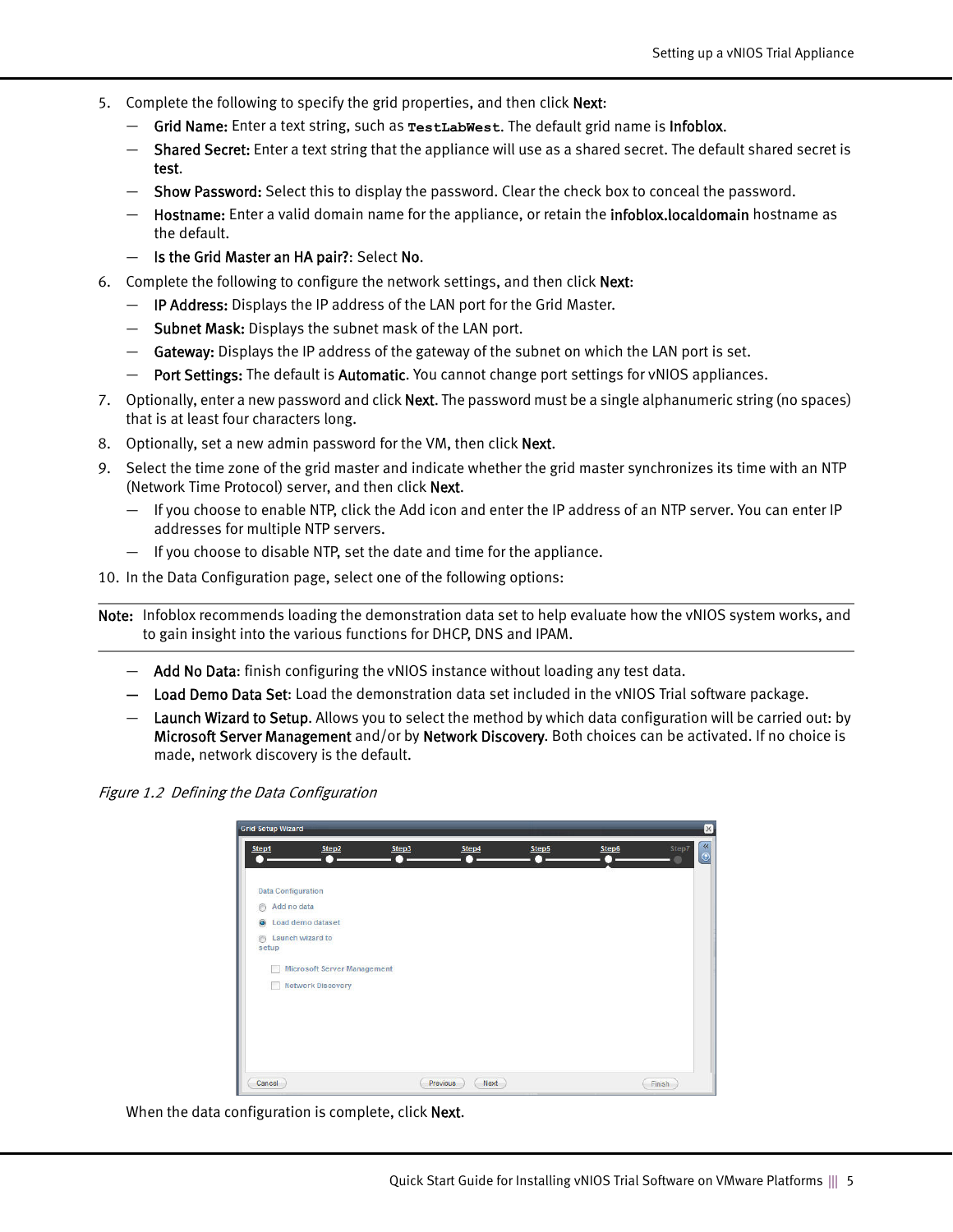- 11. The final screen displays the settings from the previous panels of the wizard, and states that changed settings require the appliance to restart. Verify that the information is correct and click Finish. The application restarts.
	- Note: The *Grid Setup* wizard provides options such as retaining the default password and manually entering the time and date. Changing the password and using an NTP server improves security and accuracy (respectively), and Infoblox recommends changing these settings accordingly. Record and retain this information in a safe place. If you forget the shared secret, contact Infoblox Technical Support for help. When you add an appliance to the grid, you must configure it with the same grid name, shared secret, and VPN port number that you configure on the grid master.

You are now ready to begin using the vNIOS Trial appliance. The vNIOS software also provides online Help for all technical aspects of the appliance.

#### <span id="page-5-0"></span>Verifying and Monitoring

After you configure the vNIOS appliance, you can check its status on the Dashboard and in the Grid tab -> Members tab in Grid Manager.

#### Figure 1.3 vNIOS Appliance Status on the Dashboard



Figure 1.4 vNIOS Appliance Status in the Members Tab

| ٠      | Members<br>Services    |                    |                   |                                       |     |                         |                         |
|--------|------------------------|--------------------|-------------------|---------------------------------------|-----|-------------------------|-------------------------|
|        |                        |                    | Off               | <b>Toggle Replication Status View</b> |     | Off<br>Toggle Filter On | <b>Show Filter</b>      |
|        |                        |                    |                   |                                       |     |                         | + B   ⊘   ◎   □   ₹   ⊜ |
|        | Name                   | Status $\triangle$ | <b>IP Address</b> | <b>DHCP</b>                           | DNS | TFTP.                   | <b>HTTP</b>             |
|        | b-10-35-3-110. Running |                    | 10.35.3.110       | ۰                                     |     | ٦                       | ۰                       |
| $\Box$ | vnios5.com             | Running            | 10.39.7.106       | ۰                                     |     | ۰                       | ٠                       |
|        |                        |                    |                   |                                       |     |                         |                         |
|        |                        |                    |                   |                                       |     |                         |                         |
|        |                        |                    |                   |                                       |     |                         |                         |
|        |                        |                    |                   |                                       |     |                         |                         |
|        |                        |                    |                   |                                       |     |                         |                         |
|        |                        |                    |                   |                                       |     |                         |                         |
|        |                        | $\rm IIII$         |                   |                                       |     |                         | $\,$                    |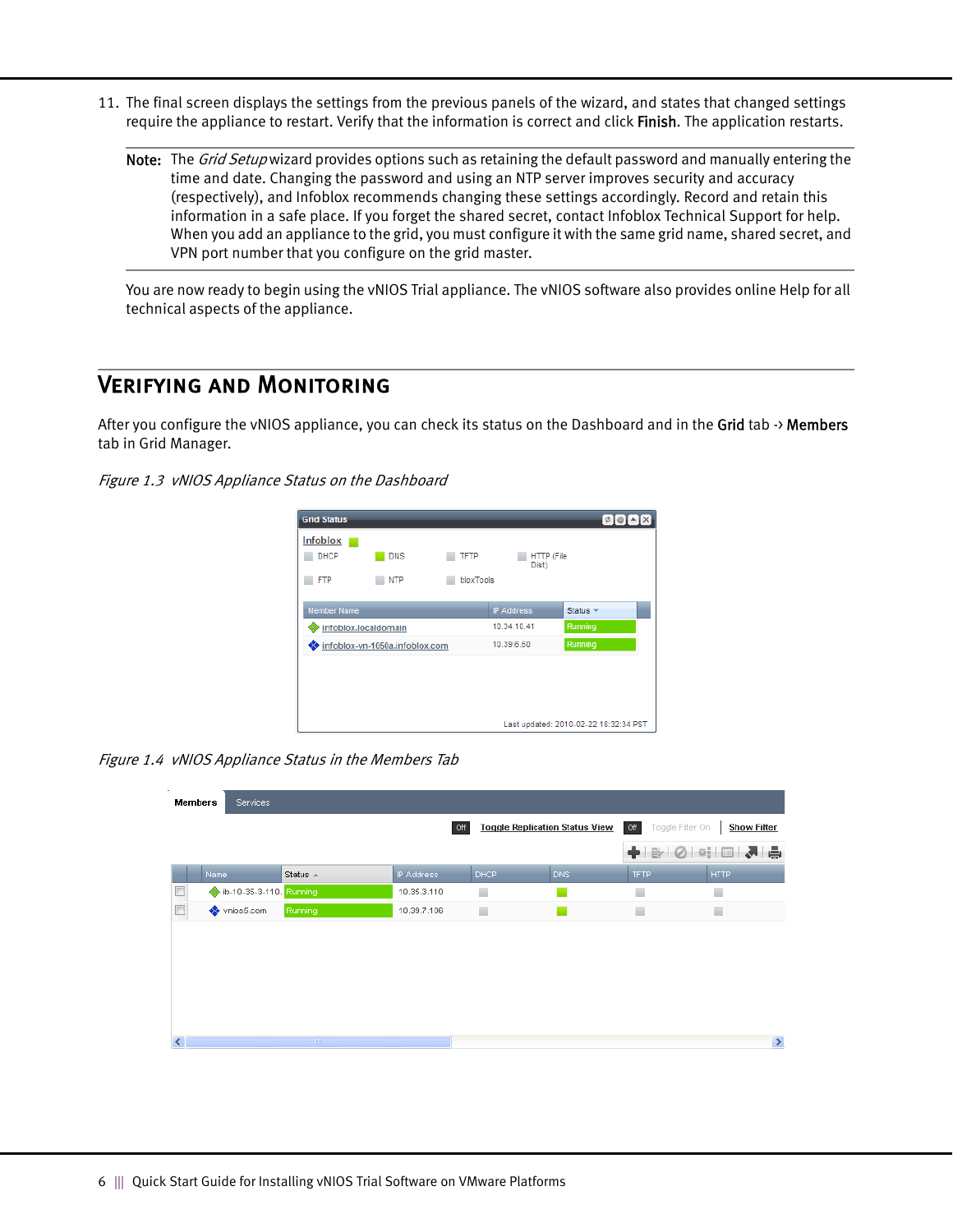## <span id="page-6-0"></span>Upgrading vNIOS Trials to a Fully Licensed Version

Note: The steps described in this section apply to active vNIOS Trial instances that are within the 60-day trial period. If the trial is expired, this information does not apply.

Note: When you obtain a license to run the vNIOS Trial as a full product, check with your Infoblox sales representative to make sure you are getting the correct appliance model.

You can upgrade a vNIOS appliance by obtaining the appropriate licenses from Infoblox. You can also upgrade from the default capacity vNIOS appliance model to a higher capacity model by obtaining a different vNIOS appliance license. Table 1.2 lists the vNIOS appliance models and their specifications:

|  | Table 1.2 vNIOS Appliance Models |
|--|----------------------------------|
|--|----------------------------------|

| vNIOS Appliance # of CPU Cores |   | Memory (GB) | <b>Virtual CPU Frequency</b> | Hard Disk (GB) |
|--------------------------------|---|-------------|------------------------------|----------------|
| VM-5                           |   |             | 700 MHz                      | 120            |
| $VM-25$                        |   |             | $2.0$ GHz                    | 120            |
| $VM-35$                        |   |             | 5.5 GHz                      | 120            |
| $VM-55$                        | 4 | 12          | $12$ GHz                     | 120            |

Note: Infoblox recommends making a complete data backup of your vNIOS Trial instance before the 60-day trial period expires, or before upgrading the trial instance to a fully licensed version. Should you choose to install the trial instance on another system that might be in a more preferable network location before purchasing the license, you can reload the data saved from the previous trial. An active vNIOS Trial instance cannot be moved from one server to another. Before you set the vNIOS Trial instance to be fully licensed, make sure the instance is in the correct location in the network.

VMware vNIOS is running in trial mode. There are 30 days left in the trial period. Click Request License to upgrade to the fully licensed version. Close

To upgrade a vNIOS appliance, start by clicking **Request License** at the top of the vNIOS browser screen. (You can also choose Request License on the vNIOS login screen.) This sends a message to Infoblox Sales that you are interested in purchasing a full license to use the vNIOS software. After you purchase the license, a Contract Notification email will be sent to you containing the license information you need to complete the activation.

After you have received the Contract Notification email with the required license key from Infoblox Sales, do the following:

- 1. In the vNIOS Trial instance, choose the Grid  $\rightarrow$  Licenses tab. The Hardware ID column of the License page shows the 32-digit/128-bit serial numbers for each NIOS/vNIOS device or instance. Make sure to write the value down accurately for the vNIOS Trial instance.
- 2. Go to the Infoblox Support Center on the World Wide Web, at:

**http://www.infoblox.com/en/support/support-center-login.html** 

- 3. Log in using your previously defined Support user name and password.
- 4. In the left pane menu of the Support Center, select License Key. The Infoblox Licensing page appears.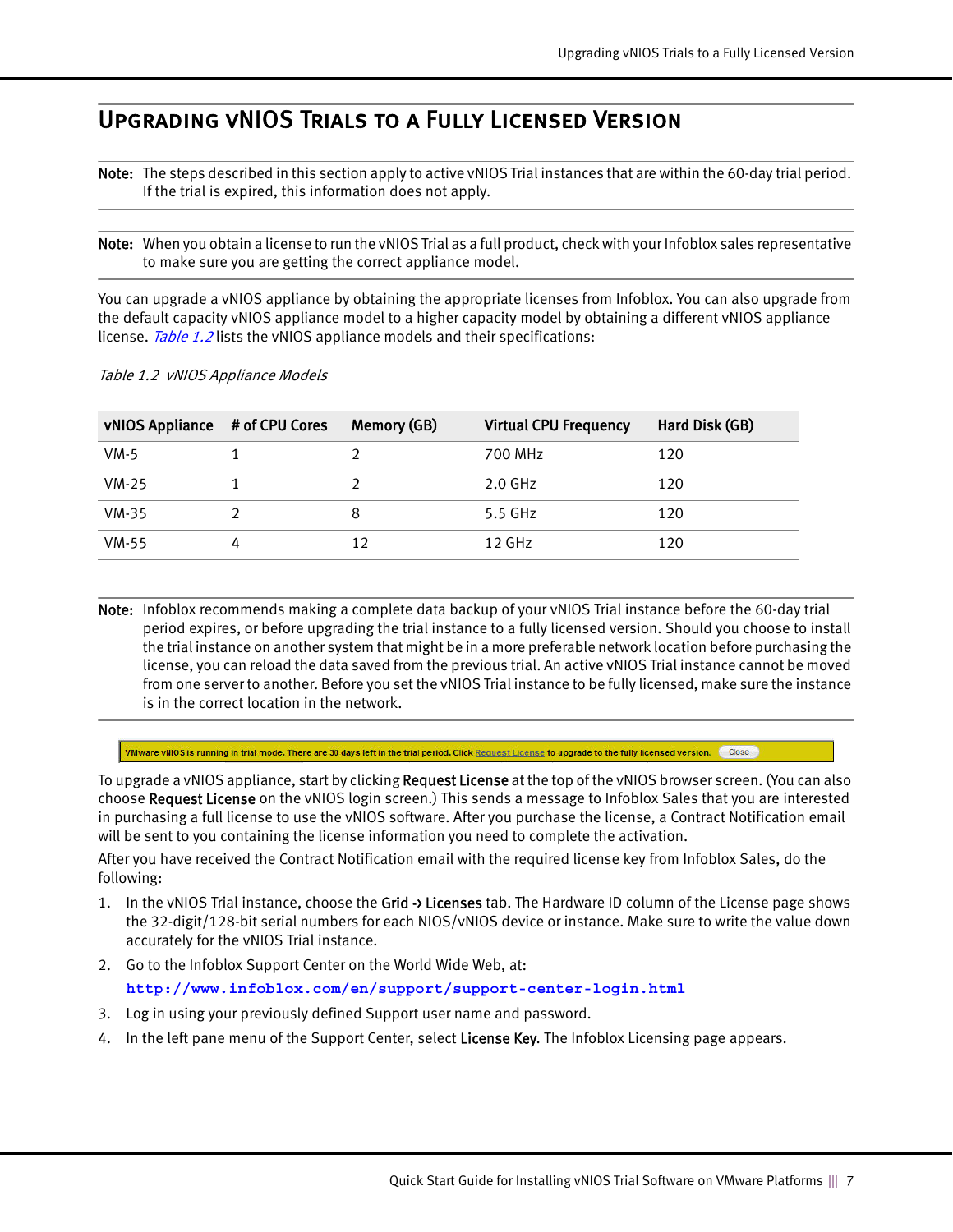#### 5. Click the link under vNIOS on VMware. The Virtual Appliance License Key page appears:

Figure 1.5 Entering the license information

| o                                                                          |                                                                       |
|----------------------------------------------------------------------------|-----------------------------------------------------------------------|
| <b>Registration number</b>                                                 |                                                                       |
| Examples: 110542-1.755402 etc.                                             |                                                                       |
| <b>Appliance Serial Number</b>                                             |                                                                       |
| Examples: 564d2b7cf320c378d018495c908fef79.                                | 8a3e8798d64ccbeac91dc3aaad9e3e6, a05a8814aa531b1da5f2b32558f1ba9 etc. |
|                                                                            |                                                                       |
|                                                                            |                                                                       |
| Select How to Return Keys<br>Display to Screen <sup>O</sup> Send to File © | Comma Separated Text ©                                                |
| Generate Key                                                               |                                                                       |

- 6. Enter the Registration Number provided to you in the Contract Notification email you received.
- 7. Enter the Appliance Serial Number provided for the vNIOS Trial software. (This value can be found by entering show version in the vNIOS CLI console. It is a 32-digit hexadecimal value.)
- 8. Under "Select How to Return Keys," choose Send to File.
- 9. Click Generate Key. An encrypted license file is generated by the system. You will be prompted to save this file to your management station.
- 10. If necessary, log in to the vNIOS Trial.
- 11. Choose Grid -> Licenses -> Apply Permanent License(s). You will be prompted by the following: The upgrade to the fully licensed version will restart the system. Do you want to continue?
- 12. Click Yes. The Upload File dialog appears.
- 13. Enter the file name for the encrypted license key file that you obtained in Step 11, or choose Select File. Locate the file on your system, and click **Open**. Then, click **Upload**. After the vNIOS appliance uploads the license file and installs it, the vNIOS instance will restart.

Re-open the vNIOS appliance and verify it is running as a fully licensed program. When the system starts, warnings that the software is running in trial mode will not display and the software will operate as a fully licensed product.

### <span id="page-7-0"></span>Known Limitations

vNIOS appliances support most of the features of the Infoblox NIOS appliances, with the following limitations:

- When you configure an HA pair, both nodes in the HA pair must be the same type. You cannot configure a physical NIOS appliance and a vNIOS instance in an HA pair.
- vNIOS appliances do not support the following features:
	- Configuration of port settings for MGMT, LAN, LAN2, and HA ports
- Changing the vNIOS appliance settings through the VMware vSphere or vCenter console may violate the terms of the vNIOS licensing and support models. The vNIOS appliance may not join the grid or function properly.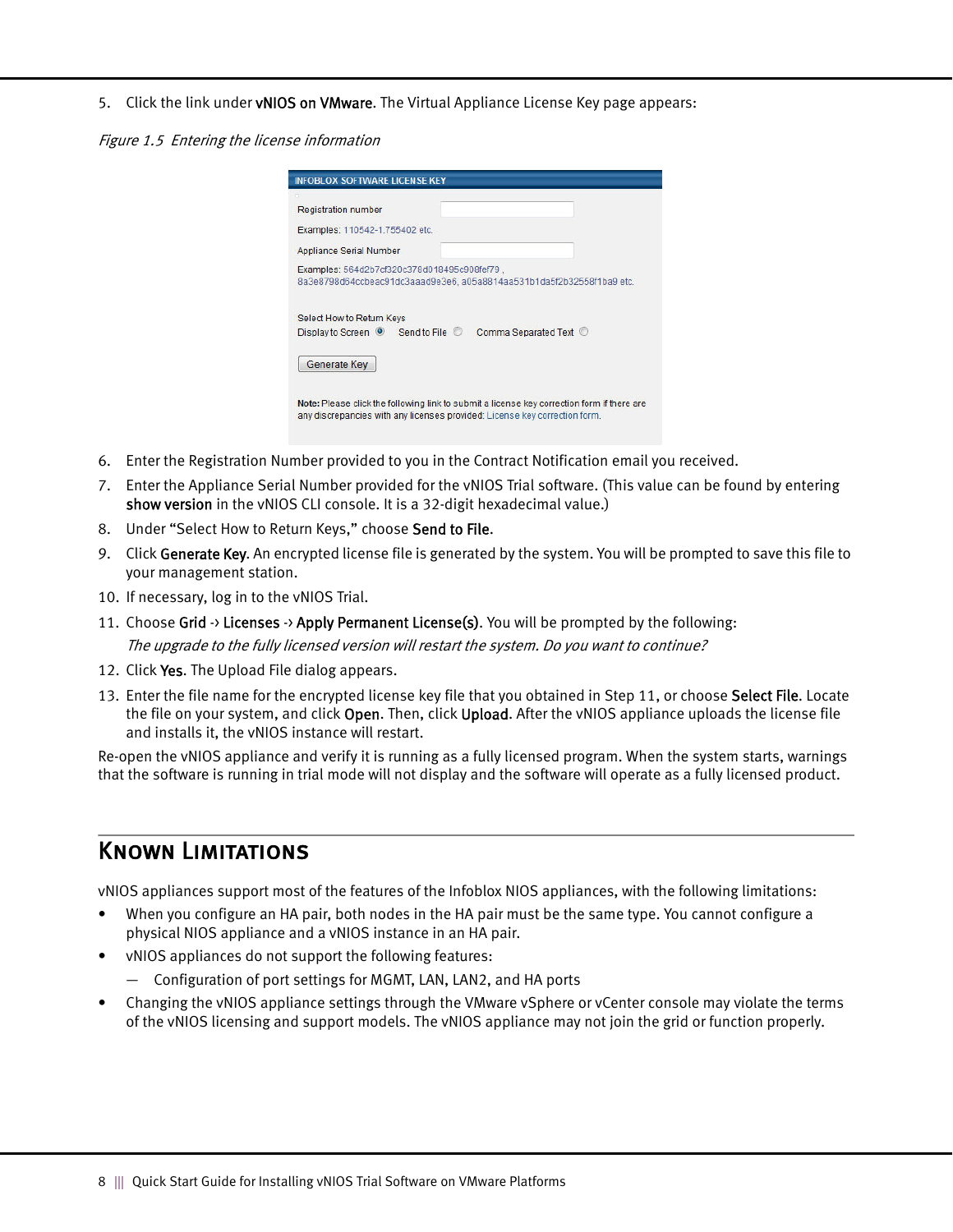#### <span id="page-8-0"></span>Advanced Topic: Configuring vNIOS Trial Appliances as Grid **MASTERS**

Note: Trial-licensed vNIOS Trial instances cannot join or act as masters in grids that include Infoblox appliances or licensed vNIOS appliances.

Note: This section describes how to set up a demonstration high availability (HA) grid master. You do not need to run this configuration in order to use the vNIOS Trial software.

An Infoblox grid is a group of two or more Infoblox NIOS appliances that share sections of a common, distributed, built-in database, that you configure and monitor through a single, secure point of access: the grid master. A grid consists of a master and at least one member. You can configure vNIOS appliances as single or HA (high availability) grid masters, grid master candidates, and grid members. A grid can include Infoblox appliances and vNIOS appliances. A vNIOS appliance is a non-Infoblox hardware platform running the vNIOS software package. You can configure Infoblox appliances and vNIOS appliances for VMware as grid masters, grid master candidates, and grid members. vNIOS Trial appliances support all of these configurations.

To configure a vNIOS trial HA grid master, you must deploy two vNIOS trial appliances and define the basic network settings for each. The procedure is very similar to joining two physical Infoblox appliances as an HA pair.

To configure a vNIOS appliance as a grid master, do the following:

- 1. Deploy the vNIOS trial appliance(s). For information, see [Setting up a vNIOS Trial Appliance](#page-2-0) on page 3. The same vNIOS Trial package can be used to deploy multiple virtual machines for trial configurations.
- 2. Specify initial settings on each vNIOS appliance. For information, see *Defining Network Settings on the vNIOS* [Trial Appliance](#page-3-0).
- 3. Configure the vNIOS appliance as a grid master. You can configure a standalone grid master or an HA grid master pair. The following procedures, [Configuring an HA Grid Master](#page-8-1), and [Setting up Node 2 in the HA Grid Master Pair](#page-10-0), describe how to set up a trial HA grid master pair, and also illustrate the principles for creating an HA member pair.

#### <span id="page-8-1"></span>Configuring an HA Grid Master

Note: Some advance planning is necessary to set up an effective test network. You can install and set up as many virtual machine instances as desired using the same OVF and VMDK files. An HA Grid Master employs two separate instances. If configuring two vNIOS for VMware instances as an HA pair, both instances of the pair must be licensed.

You can configure vNIOS appliances as grid masters and HA grid master pairs using the *Grid Setup* Wizard. If you are configuring a vNIOS HA grid master, you must complete the configuration for each virtual node in the HA pair as described in this section. Two nodes, each installed using the vNIOS Trial OVF template, are configured using this procedure.

Note: If you are setting up your grid master or HA grid master, and your virtual host is already running Grid Manager, select Grid -> Grid Manager -> Grid Properties -> Grid Setup Wizard to restart the Wizard.

To configure the HA grid master using the *Grid Setup* wizard, do the following:

- 1. Carry out the steps in the procedure *Defining Network Settings on the vNIOS Trial Appliance* on page 4.
- 2. On the management system, open a new browser window, and connect to https://ip\_addr, where ip\_addris the IP address you originally configured for the first appliance.
- 3. Log in using the default user name **admin** and password **infoblox**.
- 4. Review the End-User License Agreement and click I Accept.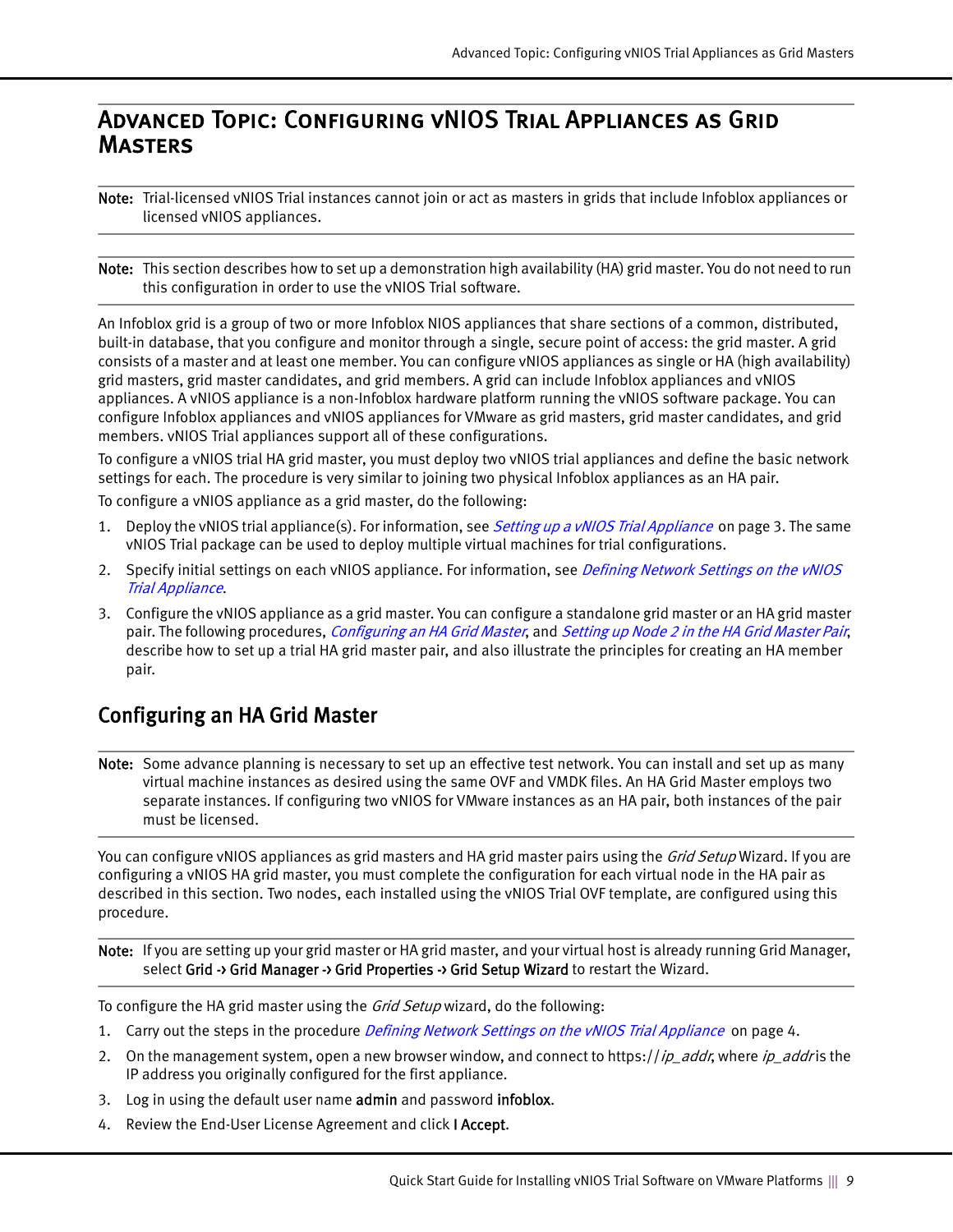- 5. Open the Grid Setup wizard, select Configure a Grid Master and click Next.
- 6. Complete the following to specify the grid properties, and then click Next:
	- Grid Name: Enter a text string, such as **TestLabWest**. The default grid name is Infoblox.
	- Shared Secret: Enter a secret password string, such as **L0ck37**, that the grid master and appliances joining the grid use as a shared secret when establishing a VPN tunnel. The default shared secret is test.
	- Show Password: Select this to display the password. Clear the check box to conceal the password.
	- Hostname: Enter a valid domain name for the appliance. You can use the name that you entered for the vNIOS appliance when you deployed it.
	- Is the Grid Master an HA pair?: Select Yes. This ensures the trial vNIOS instance will operate as the 'active' node in the HA pair. (Choosing No determines that the vNIOS instance operates as a standalone grid master.)
- 7. Complete the following to specify the network properties and click **Next:**
- Note: All IP address assignments for both vNIOS instances are defined in the Grid Master, the first node you configure. When you set up the second instance later, that second node automatically picks up its IP configuration (except for the Node 2 LAN value, which also must be configured directly on Node 2) from the Grid Master.
	- Virtual Router ID: Enter the VRID (virtual router ID). This must be a unique VRID number—from 1 to 255—for this subnet.
	- Required Ports and Addresses: Enter information about the following virtual interfaces:
		- VIP: the values for this virtual interface are auto-filled. This value is shared between both vNIOS instances for the HA pair, and cannot be used for any other interface. The VIP address also functions as the management port for the vNIOS trial instance. Keep the default settings for this interface;
		- $-$  Node 1 HA: Click in the **Address** column for this table row and enter an IP address.
		- Node 1 LAN: This is the LAN address for the HA Master. Click in the **Address** column for this table row and enter an IP address.
		- $-$  Node 2 HA (used for HA pairs only): Click in the Address column for this table row and enter an IP address.
		- Node 2 LAN (used for HA pairs only): This is the LAN IP address for the second node in the HA pair the node that functions as the passive failover for the HA. Click in the **Address** column for this table row and enter an IP address.
	- Note: The Node 2 LAN IP address is the IP address that is assigned to the LAN port for the second vNIOS instance. Make sure this IP address is directly configured on the LAN IP on the second vNIOS instance; the two vNIOS virtual machines will then sync automatically. This principle applies for any Infoblox device operating as part of an HA pair. If the wrong IP address is configured on the second appliance in the HA pair, it will not sync up with the master appliance.
	- The VIP address and the IP addresses for all the ports must be in the same subnet. The gateway IP address and subnet mask are autofilled for each interface in the list. All fields are required. Note that you cannot change the port settings.
- 8. Optionally, enter a new password and click Next. The password must be a single hexadecimal string (no spaces) Make sure to keep a record of this information.
- 9. Select the time zone of the grid master and indicate whether the grid master synchronizes its time with an NTP (Network Time Protocol) server, and then click Next.
	- If you choose to enable NTP, click the Add icon and enter the IP address of an NTP server. You can enter IP addresses for multiple NTP servers.
	- If you choose to disable NTP, set the date and time for the appliance.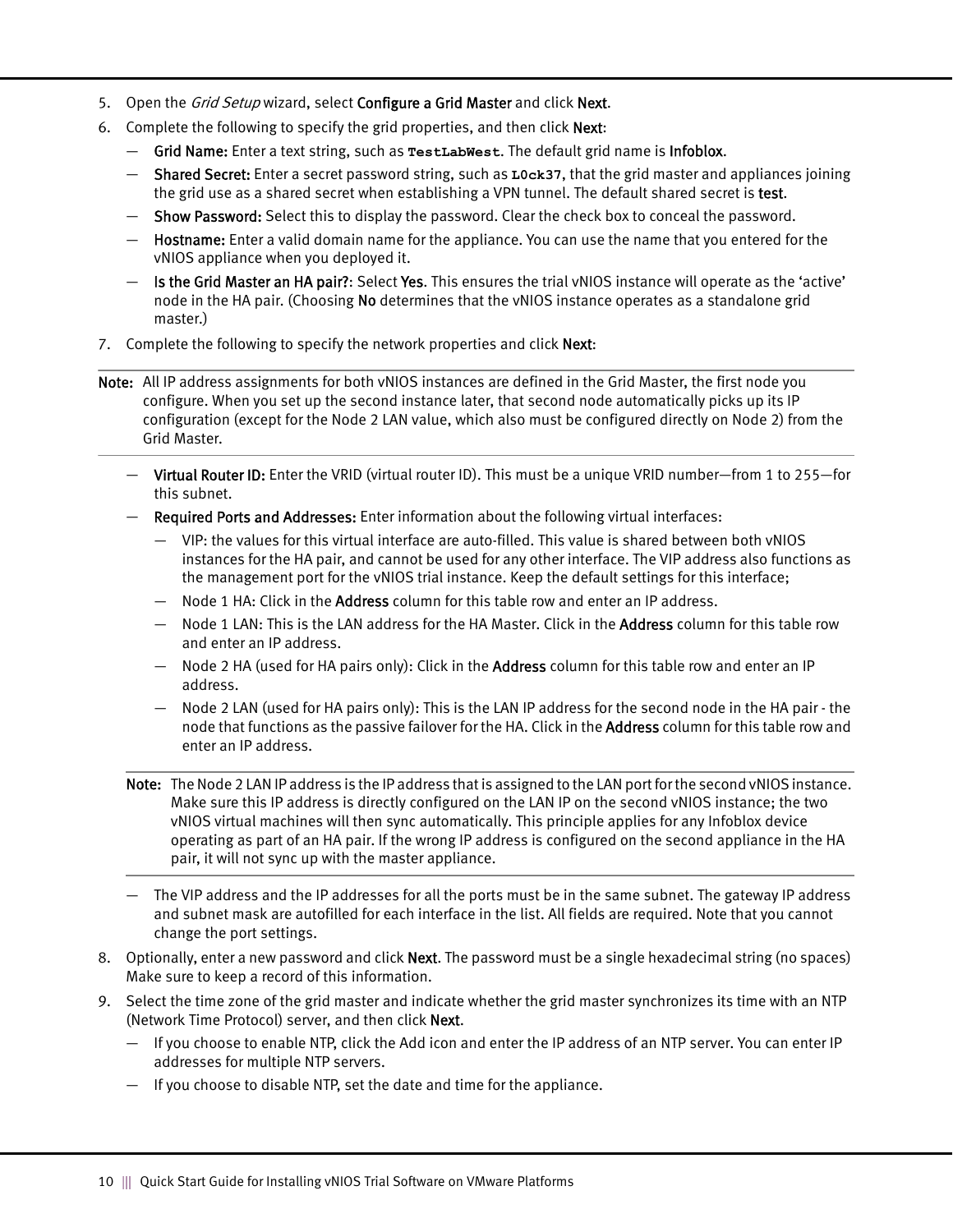10. In the Data Configuration page, select one of the following options:

- Note: Infoblox recommends using the demonstration data set to help evaluate how the vNIOS system works, and to gain insight into the various functions for DHCP, DNS and IPAM.
	- Add No Data: finish configuring the vNIOS instance without loading any test data.
	- Load Demo Data Set: Load the demonstration data set included in the vNIOS Trial software package.
	- $-$  Launch Wizard to Setup. Allows you to select the method by which data configuration will be carried out: by Microsoft Server Management and/or by Network Discovery. Both choices can be activated. If no choice is made, network discovery is the default.

When the data configuration is complete, click Next.

11. The last screen displays the settings you specified in the previous panels of the wizard. Verify that the information is correct and click Finish. The vNIOS Trial appliance restarts after you click Finish.

The last screen of the setup wizard states that the changed settings require the appliance to restart. When you click Finish, the appliance restarts.

#### <span id="page-10-0"></span>Setting up Node 2 in the HA Grid Master Pair

To configure the HA Master Node 2 using command line, do the following:

- 1. Open a console window for the newly installed vNIOS Trial instance.
- 2. Use the CLI command **set network** to configure the network settings.

```
Infoblox > set network
```

```
NOTICE: All HA configurations are performed from the GUI. This interface is used only to 
configure a standalone node or to join a grid.
Enter IP address: 10.36.0.205
```
Note: The IP address defined here is the Node 2 LAN IP address that was previously defined in the HA Grid Master.

```
Enter netmask: [Default: 255.255.255.0]: 255.255.255.0
Enter gateway address [Default: 10.1.1.1]: 10.36.0.1
Become grid member? (y or n): Y
Enter Grid Master VIP: 10.36.0.200
```
Note: The Grid Master VIP address defined here is the value that is shared between the two nodes forming the HA pair. This principle applies both to a Grid Master HA pair and to an HA Member pair.

Enter Grid Name: **test\_lab\_west**

Enter Grid Shared Secret: \*\*\*\*

The console window for the node that is attempting to join the grid for the HA Master should display a pair of messages as follows:

Contacting the grid master at 10.36.0.200....

Synchronizing database with the grid master....

The new Node 2 must also be configured on the Grid Master before it can become part of the active HA pair.

To configure the HA Master Node 2 using the Grid Setup wizard. do the following:

- 1. On your management system, open a new browser window, and connect to https://ip\_addr, where ip\_addr is the address of the LAN port on node 2.
- 2. Log in using the default user name and password admin and infoblox.
- 3. Review the End-User License Agreement and click I Accept.
- 4. In the Grid Setup wizard, select Join Existing Grid and click Next.